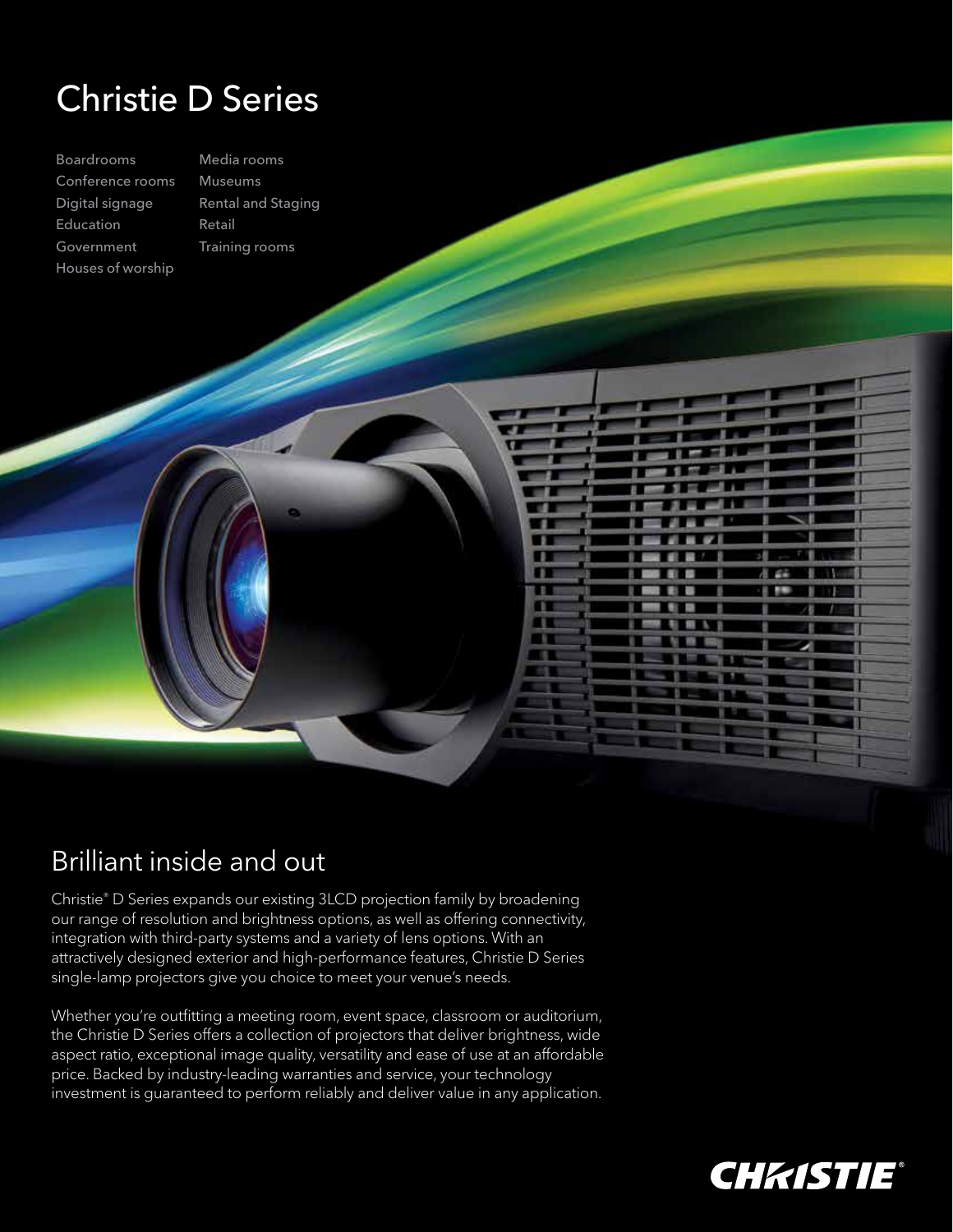# Christie D Series

Christie® D Series delivers the performance and affordability you're looking for in a single-lamp projection solution, while also offering many features unique to this series. You'll find it simple to integrate with third-party control systems for flexibility in collaboration and presentation. These projectors are also compatible with a suite of lenses, including an Ultra Short Throw option that will be available in the Fall of 2015. The Ultra Short Throw lens will have a 0.38:1 throw ratio to meet the tightest space requirements with uncompromised image quality.

#### **Flexibility**

Expanded brightness range with 6000 to 8000 lumens Multiple resolutions to choose from – XGA, WXGA, WUXGA

Brightest single-lamp options – 8000 for XGA, 7500 for WXGA and 7000 for WUXGA

Superior contrast of 10,000:1

Flexibility in application with range of lens options, including an ultra short throw lens with a ratio of 0.38:1 (available Fall 2015)

Unobtrusive, quiet operation

#### Professional features

Built-in warping and blending

Portrait orientation with no special lamps required Finite color control with Advanced Color Management Excellent image manipulation with digital image shift Stable, uniform brightness in high ambient light environments with High Dynamic Contrast Range (HDCR)

eClarity for advanced image processing

#### Integration

Powerful yet simple high-performance connectivity with 3G-SDI input

Single point of connection through HDBaseT and Christie OneConnect

AMX and Crestron control

Enhanced security functionality for asset management Enhanced projector management with Christie **QuickConnect** 

▲ Virtually no visible connections - Christie OneConnect provides a seamless, aesthetically pleasing installation by hiding the input/output connection panel and routing just the HDBaseT and cable power cord under the projector.

 Using Christie LiveViewer software (free with Christie D Series purchase), share audio and video content directly from your computer or laptop to your projector via your Local Area Network or wirelessly (optional USB dongle required). Christie LiveViewer supports greater flexibility for collaborative environments such as classrooms, meeting rooms or large venues – whether you have content from single or multiple sources, or you're projecting content using multiple projectors<sup>1</sup>. Collaborate simply and effectively with up to 50 participants, including moderator control of up to 4 simultaneous presentations, on one or various displays when using multiple projectors. You can also make your session secure to prevent unauthorized sharing by asking content participants to enter a passcode.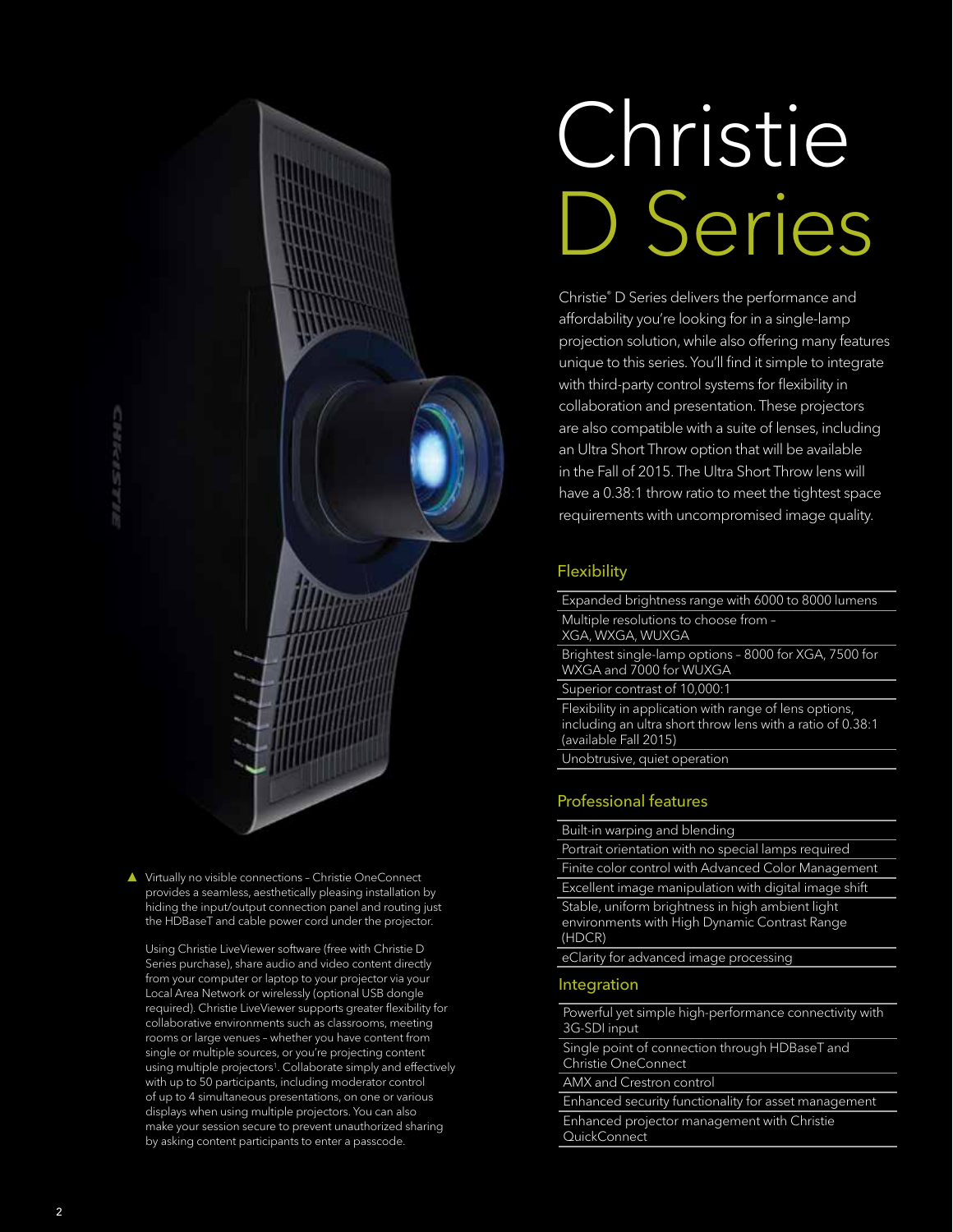

 Christie D Series can offer blending and warping at the same time.



Improve picture quality by adjusting 3 aspects (hue, saturation and luminance) in real-time.

|                          |                          | Christie LX801i-D                                                                                                                                                                                                                                                                                                                                                                                                                                                                                                                                                                                                       | Christie LW751i-D                                                                                                              | Christie LW651i-D                                                                          | Christie LWU701i-D                                                               | Christie LWU601i-D                                                                       |
|--------------------------|--------------------------|-------------------------------------------------------------------------------------------------------------------------------------------------------------------------------------------------------------------------------------------------------------------------------------------------------------------------------------------------------------------------------------------------------------------------------------------------------------------------------------------------------------------------------------------------------------------------------------------------------------------------|--------------------------------------------------------------------------------------------------------------------------------|--------------------------------------------------------------------------------------------|----------------------------------------------------------------------------------|------------------------------------------------------------------------------------------|
| Image                    | brightness               | · 8000 ANSI lumen                                                                                                                                                                                                                                                                                                                                                                                                                                                                                                                                                                                                       | • 7500 ANSI lumens                                                                                                             | • 6500 ANSI lumens                                                                         | • 7000 ANSI lumens                                                               | • 6000 ANSI lumens                                                                       |
|                          | contrast                 | • 10,000:1 full on/off                                                                                                                                                                                                                                                                                                                                                                                                                                                                                                                                                                                                  |                                                                                                                                |                                                                                            |                                                                                  |                                                                                          |
|                          | color reproduction       | • 1.074 billion                                                                                                                                                                                                                                                                                                                                                                                                                                                                                                                                                                                                         |                                                                                                                                |                                                                                            |                                                                                  |                                                                                          |
| Display                  | type                     | • 3X inorganic LCD 0.79"<br>Polysilicon TFT active<br>matrix                                                                                                                                                                                                                                                                                                                                                                                                                                                                                                                                                            | • 3X inorganic LCD 0.75" Polysilicon TFT active<br>matrix                                                                      |                                                                                            | • 3X inorganic LCD 0.76" Polysilicon TFT active matrix                           |                                                                                          |
|                          | native resolution        | $*1024 \times 768(786,432)$<br>pixels) 4:3 ratio                                                                                                                                                                                                                                                                                                                                                                                                                                                                                                                                                                        | • 1280 x 800 (1,024,000 pixels) 16:10 ratio                                                                                    |                                                                                            | • 1920 x 1200 (2,304,000 pixels) 16:10 ratio                                     |                                                                                          |
| Lamp                     | type                     | $\cdot$ 1 x 430W UHP                                                                                                                                                                                                                                                                                                                                                                                                                                                                                                                                                                                                    | $\cdot$ 1 x 370W UHP                                                                                                           |                                                                                            | $\cdot$ 1 x 430W UHP                                                             | $\cdot$ 1 x 370W UHP                                                                     |
|                          | typical lifetime         |                                                                                                                                                                                                                                                                                                                                                                                                                                                                                                                                                                                                                         |                                                                                                                                | • Standard mode: up to 3000 hrs • Eco mode: up to 4000 hrs • Portrait mode: up to 1000 hrs |                                                                                  |                                                                                          |
| Inputs                   | standard                 | • HDMI connector x 2 • DisplayPort x 1 • HDBaseT x 1<br>• USB type A connector x 1 (for wireless USB dongle)                                                                                                                                                                                                                                                                                                                                                                                                                                                                                                            | • D-sub 15 pin (RGB & Component) x 1 • Composite video x 1                                                                     |                                                                                            | $\cdot$ 3G-SDI $\times$ 1                                                        |                                                                                          |
|                          | signals                  |                                                                                                                                                                                                                                                                                                                                                                                                                                                                                                                                                                                                                         | • HDTV formats VGA through to WUXGA (1920 x 1200) • Horizontal and vertical scaling while maintaining aspect ratio, all inputs |                                                                                            |                                                                                  |                                                                                          |
|                          | pixel clock              | $\cdot$ 27 $\sim$ 150 MHz                                                                                                                                                                                                                                                                                                                                                                                                                                                                                                                                                                                               |                                                                                                                                |                                                                                            | $\cdot$ 27 $\sim$ 162 MHz<br>$\cdot$ 27 $\sim$ 150 MHz                           |                                                                                          |
| Outputs                  | standard                 | · Monitor out D-sub 15 pin (RGB) x 1                                                                                                                                                                                                                                                                                                                                                                                                                                                                                                                                                                                    |                                                                                                                                |                                                                                            |                                                                                  |                                                                                          |
| Control and networking   |                          | • D-sub 9 pin x 1 (RS232c) • HDBaseT x 1 (used in standard inputs) • RJ45 Ethernet (10/100) • Wired Remote Jack (3.5 stereo mini) x 1                                                                                                                                                                                                                                                                                                                                                                                                                                                                                   |                                                                                                                                |                                                                                            |                                                                                  |                                                                                          |
| Lenses                   |                          | · For further details on lenses, please see www.christiedigital.com                                                                                                                                                                                                                                                                                                                                                                                                                                                                                                                                                     |                                                                                                                                |                                                                                            |                                                                                  |                                                                                          |
| Accessories              | standard                 | . Power cord (US cord, 3m) x 1 . (Euro code, 3m) x 1 and (UK cord, 3m) x 1: 121-032106-01, 121-032117-01 . Power cord (China cord,<br>3m) x 1: 121-032128-01 - domestic model only • RGB cable (2m) x 1 • HDMI-DVI cable (0.4m) x 1 • Wireless remote control unit x 1<br>* Adapter cover x 1 * Terminal cover x 1 * HDMI cable holder x 2, Cable tie x 2 * User's manual CD (safety guide <sup>4</sup> ) * Operating guide <sup>4</sup><br>• Network guide <sup>4</sup> • Instant stack guide <sup>4</sup> • Technical guide <sup>3</sup> • Software license agreement <sup>4</sup> x 1 • Setup guide <sup>2</sup> x 1 |                                                                                                                                |                                                                                            |                                                                                  |                                                                                          |
|                          | optional                 | · Replacement lamp<br>$(003 - 005336 - 01)$                                                                                                                                                                                                                                                                                                                                                                                                                                                                                                                                                                             | · Replacement lamp<br>$(003 - 005337 - 01)$                                                                                    | • Replacement lamp<br>$(003 - 005337 - 01)$                                                | • Replacement lamp<br>$(003 - 005336 - 01)$                                      | • Replacement lamp<br>$(003 - 005337 - 01)$                                              |
|                          |                          | · Optional wireless dongle (USB) (121-116109-XX) • Mount (108-506102-XX) • Cable cover for white models (003-005341-01)<br>• Cable cover for black models (003-005340-01) • Replacement filter: 20,000hr (003-005339-01)<br>· Optional wireless dongle (USB) (121-116109-XX)                                                                                                                                                                                                                                                                                                                                            |                                                                                                                                |                                                                                            |                                                                                  |                                                                                          |
| Power<br>requirements    | operating voltage        | • 100-120 VAC • 220-240 VAC @ 50/60Hz                                                                                                                                                                                                                                                                                                                                                                                                                                                                                                                                                                                   |                                                                                                                                |                                                                                            |                                                                                  |                                                                                          |
|                          | consumption              | • 580W + 10% or less at 100V-120VAC • 560W + 10% or less at 220V-240VAC                                                                                                                                                                                                                                                                                                                                                                                                                                                                                                                                                 |                                                                                                                                |                                                                                            | • 600W + 10% or less at<br>100V-120VAC<br>• 580W + 10% or less at<br>220V-240VAC | • 580W + 10% or less at<br>100V-120VAC<br>$\cdot$ 560W + 10% or less at<br>220V-240VAC   |
|                          | operating current        |                                                                                                                                                                                                                                                                                                                                                                                                                                                                                                                                                                                                                         | • 5.9A +10% or less at 100V-120VAC • 2.9A +10% or less max at 220V-240VAC                                                      |                                                                                            |                                                                                  | $\cdot$ 5.9A +10% or less at<br>100V-120VAC<br>• 2.9A +10% or less max at<br>220V-240VAC |
|                          | dissipation              |                                                                                                                                                                                                                                                                                                                                                                                                                                                                                                                                                                                                                         | • 1,979 BTU/hr (100-120V) • 1,911 BTU/hr (220-240V)                                                                            |                                                                                            | • 2,047BTU/hr (100-120V)<br>• 1,979 BTU/hr (220-<br>240V)                        | • 1,979 BTU/hr (100-120V)<br>• 1,911 BTU/hr (220-240V)                                   |
| Physical specs           | size                     | • (LxWxH) 18 x 19.6 x 6.7" (456 x 498 x 170mm) without feet at min height position                                                                                                                                                                                                                                                                                                                                                                                                                                                                                                                                      |                                                                                                                                |                                                                                            |                                                                                  |                                                                                          |
|                          | shipping size            | $\bullet$ (LxWxH) 22.1 x 27.7 x 12.4" (561 x 703 x 314mm)                                                                                                                                                                                                                                                                                                                                                                                                                                                                                                                                                               |                                                                                                                                |                                                                                            |                                                                                  |                                                                                          |
|                          | weight                   | • 24.5lbs (11.1kg) without lens                                                                                                                                                                                                                                                                                                                                                                                                                                                                                                                                                                                         |                                                                                                                                |                                                                                            |                                                                                  |                                                                                          |
|                          | shipping weight          | • See website                                                                                                                                                                                                                                                                                                                                                                                                                                                                                                                                                                                                           |                                                                                                                                |                                                                                            |                                                                                  |                                                                                          |
| Operating<br>environment | noise                    | · Typical mode: 38dBA · Eco mode: 32dBA                                                                                                                                                                                                                                                                                                                                                                                                                                                                                                                                                                                 |                                                                                                                                |                                                                                            |                                                                                  |                                                                                          |
|                          | operating<br>temperature | • Normal: 32-104°F (0-40°C) • Eco: 32-113°F (0-45°C)                                                                                                                                                                                                                                                                                                                                                                                                                                                                                                                                                                    |                                                                                                                                |                                                                                            |                                                                                  |                                                                                          |
|                          | altitude                 | • 0-10,000ft (3048m)                                                                                                                                                                                                                                                                                                                                                                                                                                                                                                                                                                                                    |                                                                                                                                |                                                                                            |                                                                                  |                                                                                          |
|                          | humidity                 | • 10-85% non-condensing                                                                                                                                                                                                                                                                                                                                                                                                                                                                                                                                                                                                 |                                                                                                                                |                                                                                            |                                                                                  |                                                                                          |
| Key features             |                          | • Single lamp • 3G-SDI (WUXGA models) • Blending and warping • Camera capable of easy blend and warp with included software<br>. Collaboration software included . Portrait capable . 360° on axis capable . Christie OneConnect . eClarity . Advanced Color<br>Management<br>• HDCR • Digital image shift technology • HDBT <sup>M</sup> • Up to 20,000 hour filter • ILS lens memory • AMX and Crestron connectivity<br>• Wireless capable • Built-in LCD status panel • App management control                                                                                                                       |                                                                                                                                |                                                                                            |                                                                                  |                                                                                          |
| Limited warranty         |                          | . Three years parts and labor (including light engine) • Lamp: 500 hours or one year (whichever comes first)<br>• Contact an authorized Christie representative for full details of our limited warranty                                                                                                                                                                                                                                                                                                                                                                                                                |                                                                                                                                |                                                                                            |                                                                                  |                                                                                          |

<sup>1</sup> When projecting content through multiple projectors, you will require a USB dongle or network connection for each projector.<br><sup>2</sup> 15 Language (English, French, Spanish, German, Italian, Dutch, Portuguese, Simplified Chi